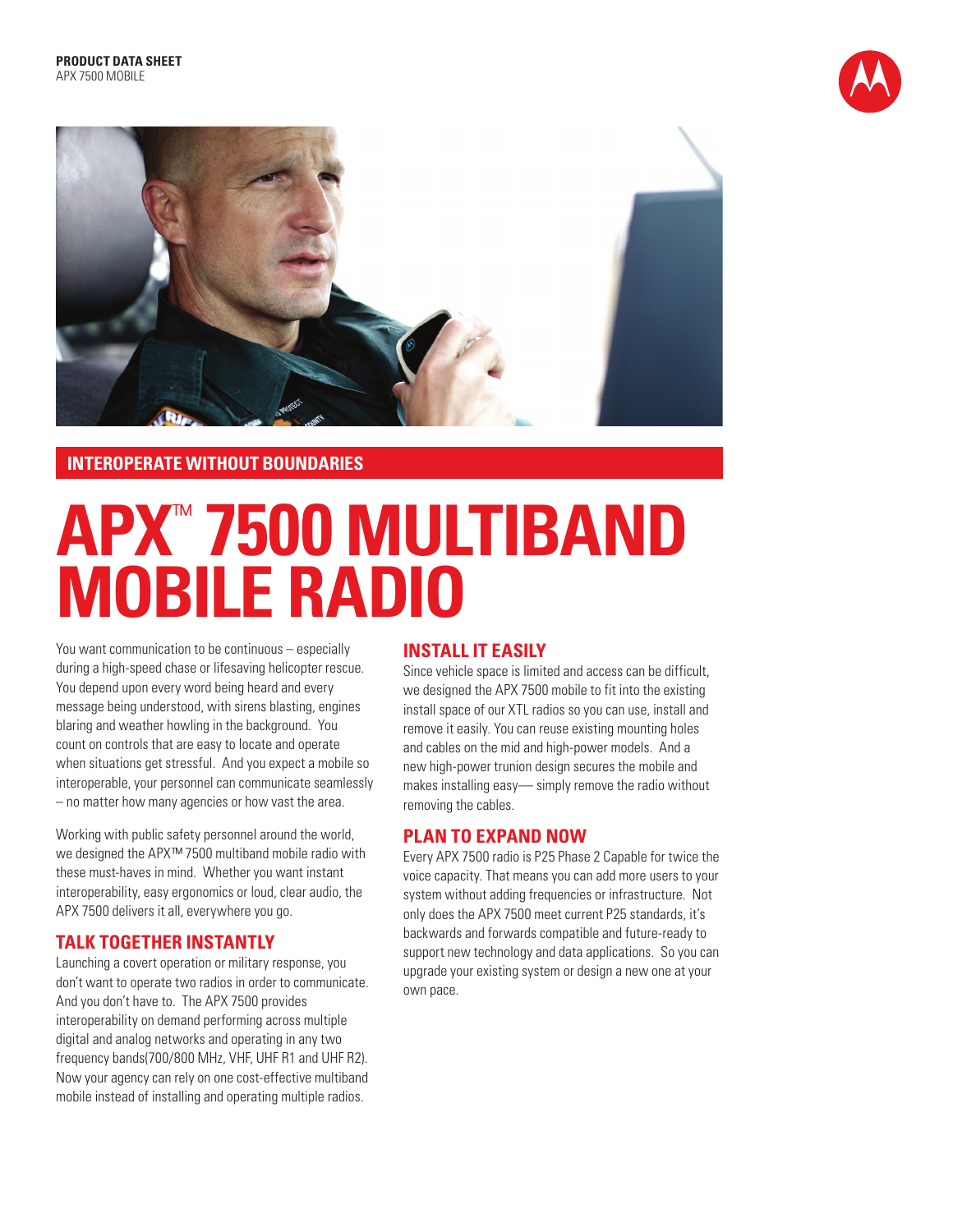# **APX 7500 PROJECT 25 MULTI-BAND MOBILE RADIO**

## **FEATURES AND BENEFITS:**

Available in 700/800 MHz, VHF, UHF R1, and UHF R2 bands Up to 2000 Channels

Optional multiband operation

Trunking Standards supported:

- Clear or digital encrypted ASTRO® 25 Trunked Operation
- Capable of SmartZone®, SmartZone Omnilink, SmartNet®

Analog MDC-1200 and Digital APCO P25 Conventional System Configurations

Narrow and wide bandwidth digital receiver (6.25 kHz equivalent/12.5 kHz/25 kHz)\*

Embedded digital signaling (ASTRO and ASTRO 25)

Integrated GPS capable

Integrated Encryption Hardware

Seamless wideband scan Integrated Voice & Data

Software Key

Intelligent lighting

## Radio profiles

Unified Call List Expansion Slot Standard Meets applicable MIL-specs 810C, D, E, F and G Ships standard IP54 Utlizes Windows XP and Vista Customer

Programming Software (CPS)

• Supports USB Communications

• Built in FLASHport™ support

Re-use of most XTL™ accessories

## **OPTIONAL FEATURES:**

GPS Outdoor Location Enhanced Encryption Software Options Programming over Project 25 (POP25) Text Messaging Over the Air Re-Key (OTAR) 12 character RF ID asset tracking Siren and Light Interface Module

**COMMIT WITH SHELF WITH SWORE** Power with 700/800 MHz rower with 700/000 Mirz<br>combination) submitted for FCC are restricted from being granted • 4 lines: 2 lines text (14 characters), 1 line icons, 1 line soft menu keys certification at 25KHz for • 3 x 6 keypad with up to 24 programmable soft keys • Cellular style user interface and color display United States – State & Local \* Per the FCC Narrowbanding rules, new products (APX7500 UHFR1 with UHFR2 Mid Power certification after January 1, 2011 Markets only.

#### **SPECIFICATION SHEET** APX 7500 **SPECIFICATION SHEET APX 7500 CONTROL HEAD PORTFOLIO**



### **O2 RUGGED CONTROL HEAD**

- Large color display with intelligent lighting
- 3 lines of text 14 characters max / 1 line of icons / 1 line of menus
- Built in 7.5 watt speaker
- Multiple control head configuration (up to 4)
- Motorcycle configuration available
- Multifunction volume/ channel knob
- Night/day mode button



## **O3 HAND HELD CONTROL HEAD**

- Large color display with intelligent lighting
- 2 lines of text 14 characters max / 1 line of icons / 1 line of menus
- Integrated full size DTMF keypad
- Hand-held control head Multi with intuitive user **Example** 65,000 configure interface Error Correction Techniques Golay, BCH, Reed-Solomon codes
- Two quick-access side buttons
- Display contrast selector



## **05 STANDARD CONTROL HEAD**

- Tri-color display with intelligent lighting  $\frac{1}{10}$
- $\bullet$  2 lines of text 14 characters max / 1 line of icons / 1 line of menus
- Available with Keypad Microphone
	- Multiple control head configuration (up to 4)
- Motorcycle configuration available
- and Power Radio Transcelector **Cradio Transcelector** and Remote Mounted Selector



## • Multiple control head configuration to fully control a single radio with up to 4 different wired locations • Motorcycle configuration available **O7 ENHANCED CONTROL HEAD**

- Large color display with intelligent lighting
- 3 lines of text 14 characters max / 1 line of icons / 1 line of menus
- Data Access Control Slotted CSMA: Utilizes infrastructure-sourced data status bits embedded in both voice and Keypad • Available with Lighting & Siren Controls or DTMF
	- Multiple control head configuration (up to 4)
	- Configuration available
	- Multifunction volume/ channel knob
	- Night/day mode button



## **O9 INTEGRATED SIGNALLING (ASTRO MODE) CONTROL HEAD**

- Extra-large full color display with intelligent lighting User Group Addresses 65,000 Conventional / 4,094 Trunking  $\mathcal{L}$
- $\bullet$  2 lines of text 14 characters max / 1 line of icons / 1 line of menus
- Integrated full size DTMF keypad  $\cdots$
- Large programmable one-touch buttons
- Dedicated siren controls
- Integrated Response Selector **Middle** Mid Power Radio Transceiver and Control Head And Control Head And Control Head And Control Head And Control Head And Control Head And Control Head And Control Head And Control Head And Control Head And Co
- Night/day mode button

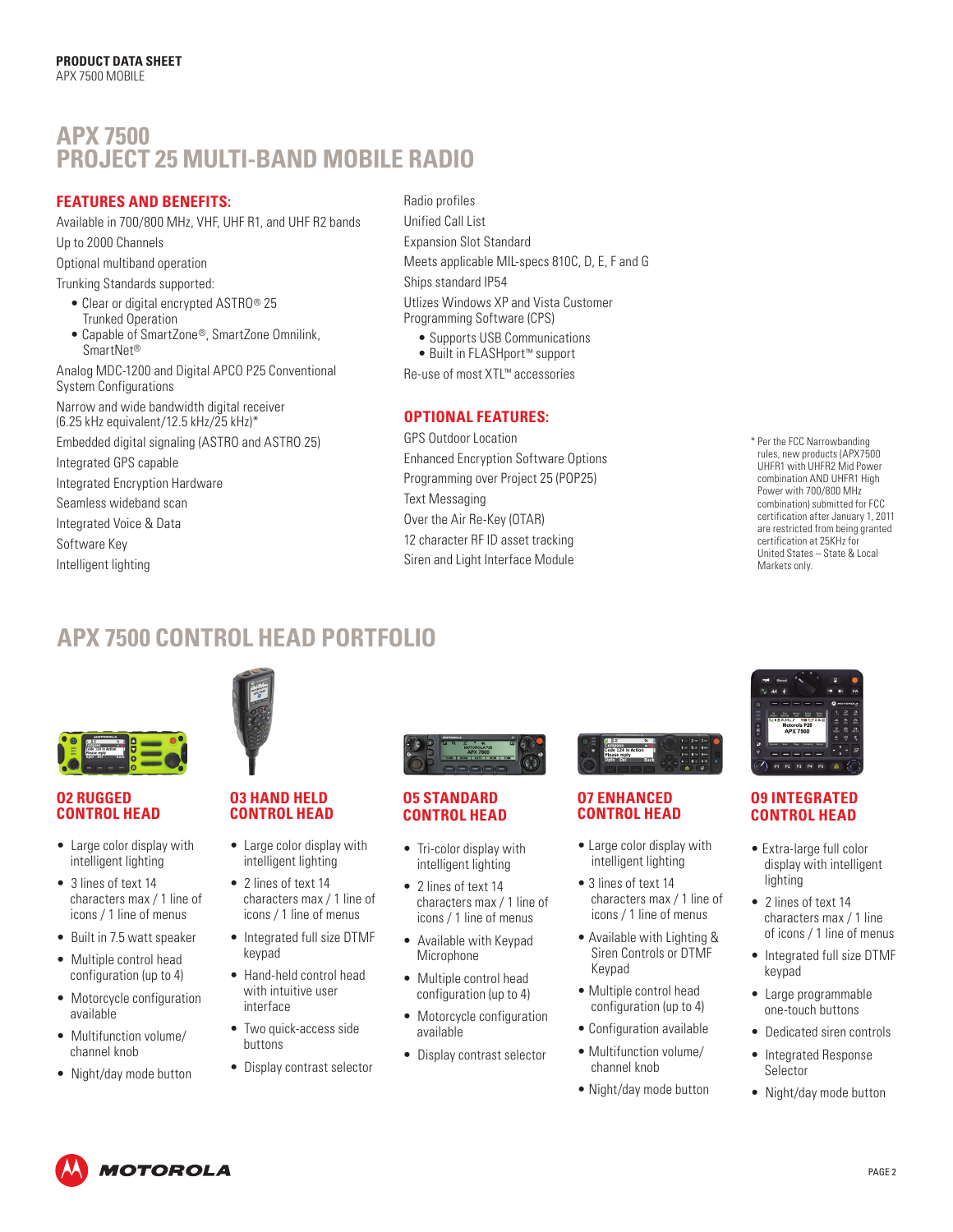#### **PRODUCT DATA SHEET** APX 7500 MOBILE

| <b>SIGNALLING (ASTRO MODE)</b>                |                                                                                                                  |
|-----------------------------------------------|------------------------------------------------------------------------------------------------------------------|
| Signalling Rate                               | 9.6 kbps                                                                                                         |
| Digital ID Capacity                           | 10,000,000 Conventional / 48,000 Trunking                                                                        |
| Digital Network Access Codes                  | 4.096 network site addresses                                                                                     |
| <b>ASTRO Digital User Group Addresses</b>     | 4.096 network site addresses                                                                                     |
| Project 25 - CAI Digital User Group Addresses | 65,000 Conventional / 4,094 Trunking                                                                             |
| <b>Error Correction Techniques</b>            | Golay, BCH, Reed-Solomon codes                                                                                   |
| Data Access Control                           | Slotted CSMA: Utilizes infrastructure-sourced data status bits embedded in both voice and data<br>transmissions. |

| <b>MOBILE APX 7500</b>                                       |                                   |                              |                      |  |
|--------------------------------------------------------------|-----------------------------------|------------------------------|----------------------|--|
|                                                              |                                   | <b>Inches</b>                | <b>Millimeters</b>   |  |
| Mid Power Radio Transceiver                                  |                                   | 2x7x8.6                      | 50.8 x 177.8 x 218.4 |  |
| 05 Control Head                                              |                                   | 2x7x2.5                      | 50.8 x 180.3 x 63.5  |  |
| 02 Control Head                                              |                                   | $2.7 \times 8 \times 2.1$    | 68.4 x 206 x 52.83   |  |
| 07 Control Head                                              |                                   | 2x7x15                       | 50.8 x 178 x 40      |  |
| Mid Power Radio Transceiver and 05 Control Head - Dash Mount |                                   | $2 \times 7 \times 9.6$      | 50.8 x 180.3 x 243.8 |  |
| Mid Power Radio Transceiver and 02 Control Head - Dash Mount |                                   | $2.7 \times 8 \times 10.5$   | 68.4 x 206 x 268     |  |
| Mid Power Radio Transceiver and 07 Control Head - Dash Mount |                                   | $2 \times 7 \times 10.3$     | 50.8 x 178 x 262     |  |
| Mid Power Radio Transceiver and Remote Mount                 |                                   | $2.0 \times 7 \times 9.6$    | 50.8 x 180.3 x 243.8 |  |
| High Power Radio Transceiver                                 |                                   | $2.9 \times 11.5 \times 8.8$ | 74 x 293 x 223       |  |
| High Power Radio Transceiver with Handle                     |                                   | $3.4 \times 11.5 \times 8.8$ | 87 x 293 x 223       |  |
| Mid Power Radio Transceiver and 05 Control Head Weight       |                                   | $6.6$ lbs                    | 3.0 <sub>kq</sub>    |  |
| Mid Power Radio Transceiver and O2 Control Head Weight       |                                   | $7.12$ lbs                   | 3.23 kg              |  |
| Mid Power Radio Transceiver and 07 Control Head Weight       |                                   | $6.74$ lbs                   | $3.06$ kg            |  |
| High Power Radio Transceiver Weight                          | With Trunnion<br>Without Trunnion | $14.2$ lbs<br>12 lbs         | $6.4$ kg<br>$5.4$ kg |  |

| TRANSMITTER - TYPICAL PERFORMANCE SPECIFICATIONS         |                                                           |                                                 |                                                 |                                                 |                                                                                     |  |
|----------------------------------------------------------|-----------------------------------------------------------|-------------------------------------------------|-------------------------------------------------|-------------------------------------------------|-------------------------------------------------------------------------------------|--|
|                                                          | <b>700 MHz</b><br><b>800 MHz</b>                          |                                                 | <b>VHF</b>                                      | <b>UHF Range 1</b>                              | <b>UHF Range 2</b>                                                                  |  |
| Frequency Range/Bandsplits                               | 764-776 MHz<br>794-806 MHz                                | 806-824 MHz<br>851-870 MHz                      | 136-174 MHz                                     | 380-470 MHz                                     | 450-520 MHz                                                                         |  |
| <b>Channel Spacing</b>                                   | 25/12.5 kHz                                               | 25/12.5 kHz                                     | 30/25/12.5 kHz                                  | 25/12.5 kHz                                     |                                                                                     |  |
| Maximum Frequency Separation                             | <b>Full Bandsplit</b>                                     | Full Bandsplit                                  | <b>Full Bandsplit</b>                           | <b>Full Bandsplit</b>                           | Full Bandsplit                                                                      |  |
| Rated RF Output Power Adj*                               | 10-30 Watts                                               | 10-35 Watts                                     | 10-50 Watts or<br>25-110 Watts                  | 10-40 Watts or<br>25-110 Watts                  | 10-45 Watts (450-485 MHz)<br>10-40 Watts (485-512 MHz)<br>10-25 Watts (512-520 MHz) |  |
| Frequency Stability*<br>(-30°C to +85°C; +25°C Ref.)     | $+0.8$ PPM                                                | $+0.8$ PPM                                      | $+0.8$ PPM                                      | $±0.8$ PPM                                      | $±0.8$ PPM                                                                          |  |
| Modulation Limiting*                                     | $\pm 5$ kHz / $\pm 2.5$ kHz                               | ±5 kHz/±4 kHz (NPSPAC)<br>$/\pm 2.5$ kHz        | $\pm 5$ kHz / $\pm 2.5$ kHz                     | $±5$ kHz / $±2.5$ kHz                           | $\pm 5$ kHz / $\pm 2.5$ kHz                                                         |  |
| Modulation Fidelity (C4FM)<br>12.5kHz Digital Channel    | 1.10%                                                     | 1.10%                                           | 1.10%                                           | 1.10%                                           | 1.10%                                                                               |  |
| Emissions <sup>*</sup>                                   | Radiated+<br>Conducted+<br>$-75/-85$ dBc<br>$-20/-40$ dBm | Radiated<br>Conducted<br>$-20$ dBm<br>$-75$ dBc | Radiated<br>Conducted<br>$-85$ dBc<br>$-20$ dBm | Radiated<br>Conducted<br>$-85$ dBc<br>$-20$ dBm | Radiated<br>Conducted<br>$-85$ dBc<br>$-20$ dBm                                     |  |
| Audio Response <sup>*</sup>                              | $+1, -3$ dB (EIA)                                         | $+1, -3$ dB (EIA)                               | $+1, -3$ dB (EIA)                               | $+1, -3$ dB (EIA)                               | $+1, -3$ dB (EIA)                                                                   |  |
| FM Hum & Noise*<br>25 kHz<br>12.5 kHz                    | 50 dB<br>48dB                                             | 50 dB<br>48dB                                   | 53 dB<br>52 dB                                  | 53 dB<br>50 dB                                  | 53 dB<br>50 dB                                                                      |  |
| Audio Distortion <sup>®</sup><br>25 & 20 kHz<br>12.5 kHz | 0.50%<br>0.50%                                            | 0.50%<br>0.50%                                  | 0.50%<br>0.50%                                  | 0.50%<br>0.50%                                  | 0.50%<br>0.50%                                                                      |  |

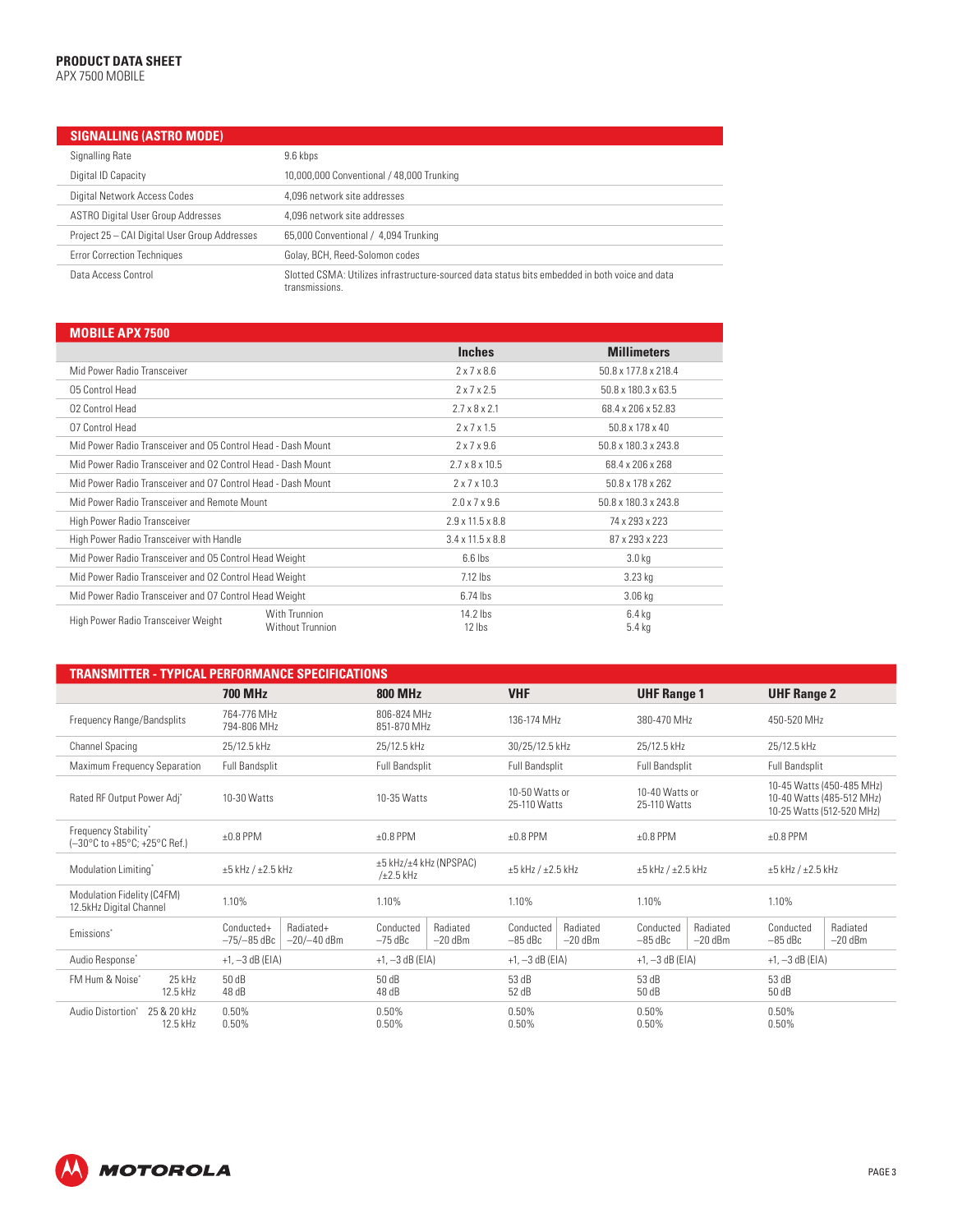## **PRODUCT DATA SHEET**

APX 7500 MOBILE

| <b>RECEIVER - TYPICAL PERFORMANCE SPECIFICATIONS</b>                                 |                            |                            |                                                                             |                                                                             |                                                                             |
|--------------------------------------------------------------------------------------|----------------------------|----------------------------|-----------------------------------------------------------------------------|-----------------------------------------------------------------------------|-----------------------------------------------------------------------------|
|                                                                                      | <b>700 MHz</b>             | <b>800 MHz</b>             | <b>VHF</b>                                                                  | <b>UHF Range 1</b>                                                          | <b>UHF Range 2</b>                                                          |
| Frequency Range/Bandsplits                                                           | 764-776 MHz                | 851-870 MHz                | 136-174 MHz                                                                 | 380-470 MHz                                                                 | 450-520 MHz                                                                 |
| <b>Channel Spacing</b>                                                               | 25/12.5 kHz                | 25/12.5 kHz                | 30/25/12.5 kHz                                                              | 25/12.5 kHz                                                                 | 25/12.5 kHz                                                                 |
| Maximum Frequency Separation                                                         | <b>Full Bandsplit</b>      | <b>Full Bandsplit</b>      | <b>Full Bandsplit</b>                                                       | <b>Full Bandsplit</b>                                                       | <b>Full Bandsplit</b>                                                       |
| Audio Output Power<br>at 3% distortion*                                              | 7.5 W or 15 W ++           | 7.5 W or 15 W ++           | 7.5 W or 15 W ++                                                            | 7.5 W or 15 W ++                                                            | 7.5 W or 15 W ++                                                            |
| Frequency Stability*<br>$(-30^{\circ}$ C to +60 $^{\circ}$ C; +25 $^{\circ}$ C Ref.) | $+/-0.8$ PPM               | $+/-0.8$ PPM               | $+/-0.8$ PPM                                                                | $+/-0.8$ PPM                                                                | $+/-0.8$ PPM                                                                |
| 12 dB SINAD<br>Analog Sensitivity*<br><b>5% BER</b><br>Digital Sensitivity           | $-121$ dBm<br>$-121.5$ dBm | $-121$ dBm<br>$-121.5$ dBm | Pre-Amp<br>Standard<br>$-119$ dBm<br>$-123$ dBm<br>$-119$ dBm<br>$-123$ dBm | Standard<br>Pre-Amp<br>$-119$ dBm<br>$-123$ dBm<br>$-119$ dBm<br>$-123$ dBm | Standard<br>Pre-Amp<br>$-123$ dBm<br>$-119$ dBm<br>$-119$ dBm<br>$-123$ dBm |
| Intermodulation<br>25 kHz<br>12.5 kHz                                                | 82 dB<br>82 dB             | 82 dB<br>82 dB             | 86 dB<br>84 dB<br>86 dB<br>85dB                                             | 86 dB<br>82 dB<br>83 dB<br>85dB                                             | 86 dB<br>82 dB<br>85 dB<br>83 dB                                            |
| Spurious Rejection                                                                   | 91 dB                      | 91 dB                      | 95 dB                                                                       | 93 dB                                                                       | 93 dB                                                                       |
| Audio Distortion at rated"                                                           | 1.20%                      | 1.20%                      | 1.20%                                                                       | 1.20%                                                                       | 1.20%                                                                       |
| FM Hum & Noise<br>25 kHz<br>12.5 kHz                                                 | 59 dB<br>50 dB             | 59 dB<br>50 dB             | 59 dB<br>50 dB                                                              | 55 dB<br>50 dB                                                              | 57 dB<br>50 dB                                                              |
| 25 kHz<br>Selectivity*<br>12.5 kHz<br>30 kHz                                         | 85 dB<br>75 dB             | 85 dB<br>75 dB<br>__       | 85 dB<br>75 dB<br>90 dB                                                     | 85 dB<br>75 dB                                                              | 85dB<br>75 dB                                                               |

| <b>POWER AND BATTERY DRAIN</b>          |                                                                                                                                                                                                                                                                                                     |  |  |
|-----------------------------------------|-----------------------------------------------------------------------------------------------------------------------------------------------------------------------------------------------------------------------------------------------------------------------------------------------------|--|--|
| Model Type                              | 136-174 MHz, 380-470 MHz, 450-520 MHz, 764-870 MHz                                                                                                                                                                                                                                                  |  |  |
| Minimum RF Power Output                 | 10-35 Watt (764-870 MHz), 10-50 Watts or 25-110 Watts (136-174 MHz), 10-40W or 25-110 Watts (380-470 MHz), 10-45Watts (450-485 MHz),<br>10-40 Watts (485-512 MHz), 10-25 Watts (512-520 MHz)                                                                                                        |  |  |
| Operation                               | 13.8V DC ±20% Negative Ground                                                                                                                                                                                                                                                                       |  |  |
| Standby at 13.8V                        | 0.85A (764-870 MHz), 0.85A (136-174 MHz), 0.85A (380-470 MHz), 0.85A (450-520 MHz)                                                                                                                                                                                                                  |  |  |
| Receive Current at Rated Audio at 13.8V | 3.2A (764-870 MHz), 3.2A (136-174 MHz), 3.2A (380-470 MHz), 3.2A (450-520 MHz)                                                                                                                                                                                                                      |  |  |
| Transmit Current (A) at Rated Power     | 13A (50W) 8A (15W)<br>136-174 MHz (10-50 Watt)<br>764-870 MHz (10-35 Watt)<br>12A (50W)<br>8A (15W)<br>380-470 MHz (10-40 Watt)<br>8A (15W)<br>20A (110W)<br>11A (40W)<br>136-174 MHz (25-110 Watt)<br>11A (45W)<br>8A (15W)<br>380-470 MHz (25-110 Watt)<br>24A (110W)<br>450-520 MHz (10-45 Watt) |  |  |

| <b>GPS SPECIFICATIONS</b>   |                               |
|-----------------------------|-------------------------------|
| Channels                    | 12                            |
| <b>Tracking Sensitivity</b> | $-153$ dBm                    |
| Accuracy <sup>5</sup>       | $<$ 10 meters (95%)           |
| Cold Start                  | $<$ 60 seconds (95%)          |
| <b>Hot Start</b>            | $<$ 10 seconds (95%)          |
| Mode of Operation           | Autonomous (Non-Assisted) GPS |